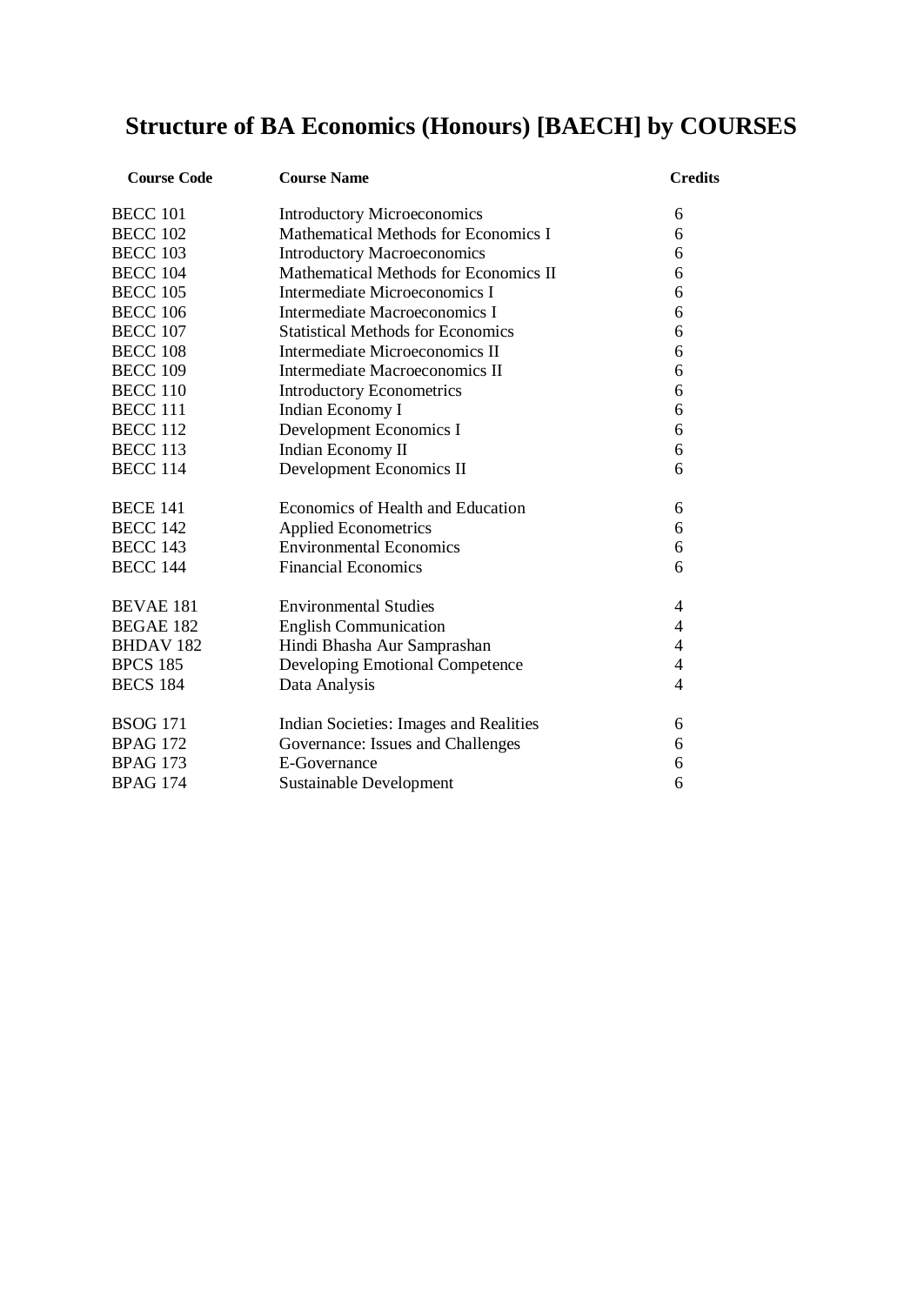## **1 CORE COURSES**

## **I Introductory Microeconomics (BECC 101) 6 credits**

Economics is a live subject. It helps the economic agents in making their decision on: which commodities to produce? How to produce? Which techniques to use? Which factors or resources to use? In which combinations to produce and what quantity of a commodity should be produced? Further, how consumers make their purchasing decisions and how their choices are affected by changing prices and incomes, etc. are also answered.

Today, a wide spectrum of activities are included in the domain of Microeconomics. These include: (a) consumer's behaviour or choice process; (b) producers' behaviour or how is the production organised and carried on, what is the special role of cost functions therein and the different forms of market organisations; (c) co-operation of different individuals in the process of production by contributing factors owned by them; (d) various types of efficiencies; (e) under what situations market fail and what role the State can play in such situations? The present course on 'Introductory Microeconomics' aims at exposing the learners to each of these aspects. The course is divided into six blocks as follows:

## **SYLLABUS**

### **Block** 1 **Introduction**

- Unit 1 Introduction to Economics and Economy
- Unit 2 Demand and Supply Analysis
- Unit 3 Demand and Supply in Practice

## **Block 2Theory of Consumer Behaviour**

- Unit 4 Consumer Behaviour: Cardinal Approach
- Unit 5 Consumer Behaviour: Ordinal Approach

## **Block 3 Production and Costs**

- Unit 6 Production with One Variable Input
- Unit 7 Production with Two and More Variable Inputs
- Unit 8 The Cost of Production

### **Block 4 Market Structure**

- Unit 9 Perfect Competition: Firm and Industry's Equilibrium
- Unit 10 Monopoly: Price and Output Decisions
- Unit 11 Monopolistic Competition: Price and Output Decisions
- Unit 12 Oligopoly: Price and Output Decisions
- **Block 5 Factor Market**
- Unit 13 Factor Market and Pricing Decisions
- Unit 14 Labour Market
- Unit 15 Land Market
- **Block 6 Welfare, Market Failure and the Role of Government**
- Unit 16 Welfare: Allocative Efficiency under Perfect Competition
- Unit 17 Efficiency of the Market Mechanism: Market Failure and the Role of the State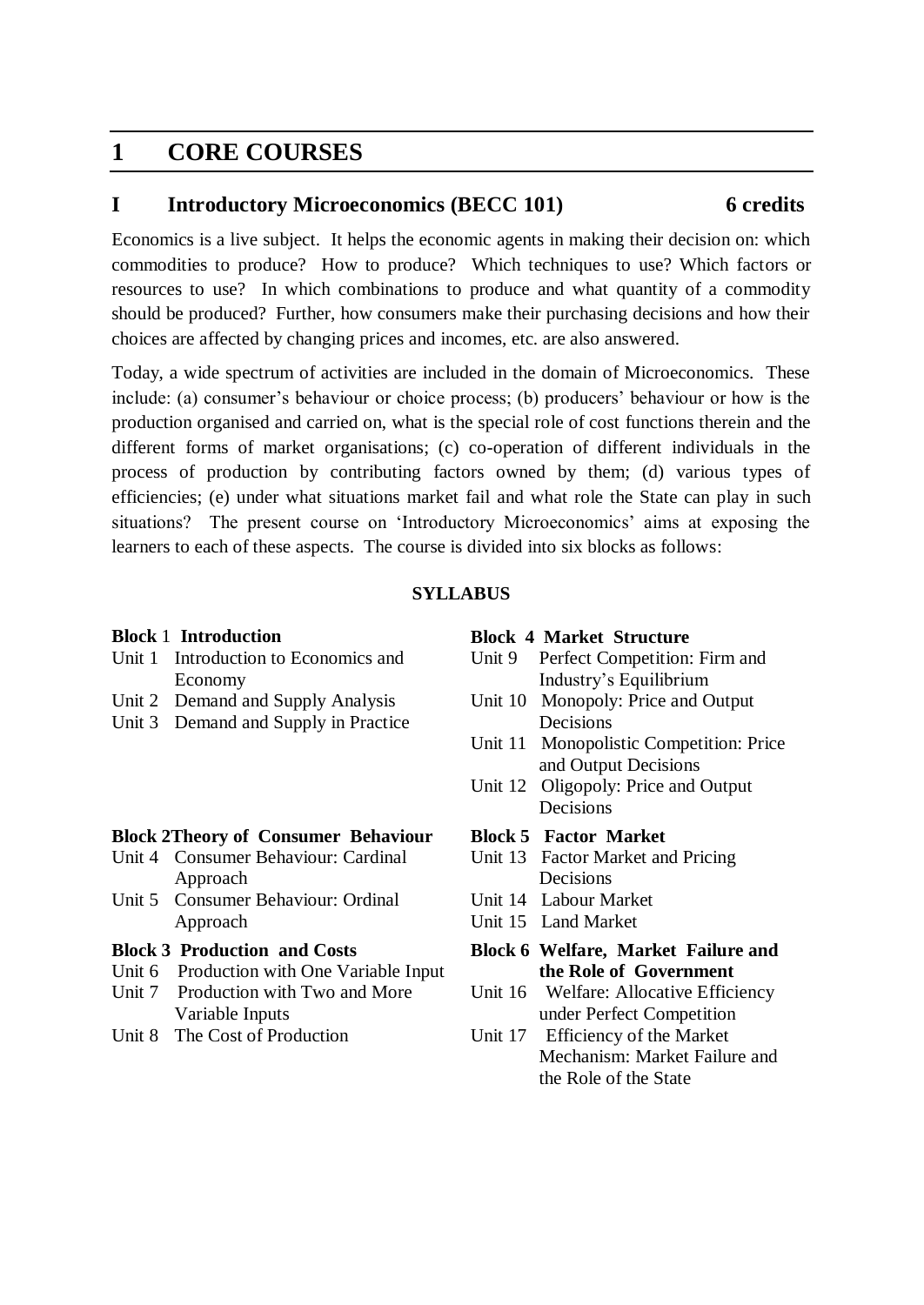## **II Mathematical Methods in Economics-I (BECC 102) 6 credits**

This course introduces the learners to basic mathematical concepts, tools and techniques, and also discusses how these techniques are applied to economic analysis. The students also learn to think about the appropriate mathematical tool to apply to a given economic phenomenon or process or idea. The course discusses sets, relations functions and logic. The students also learn about coordinate geometry, differential and integral calculus, and singlevariable optimization. Finally the students are exposed to basic linear and non-linear difference equations.

## **SYLLABUS**

## **Block 1 Preliminaries**

Unit 1 Sets and Set Operations Unit 2 Relations and Functions Unit 3 Logic

## **Block 2 Functions Of One Independent Variable**

Unit 4 Elementary Types of Functions Unit 5 Analytical Geometry Unit 6 Sequences and Series

## **Block 3 Differentiation**

Unit 7 Limits Unit 8 Continuity Unit 9 First-Order Derivatives Unit 10 Higher-Order Derivatives

## **Block 4 Single-Variable Optimisation**

Unit 11 Concave and Convex Functions Unit 12 Optimisation Methods

### **Block 5 Integration**

Unit 13 Indefinite Integrals Unit 14 Definite Integrals

## **Block 6 Difference Equations**

Unit 15 Linear Difference Equations Unit 16 Non-Linear Difference Equations

## **III Introductory Macroeconomics (BECC 103) 6 credits**

## This course introduces the students to the basic concepts of macroeconomics. It discusses the preliminary concepts associated with determination and measurement of macroeconomic variables such as saving, investment, GDP, money, inflation, and Balance of Payments.

### **SYLLABUS**

## **Block 1: Issues in Macroeconomics and National Income Accounting**

Unit 1 Issues and Concepts Unit 2 National Income Accounting Unit 3 Measuring Economic Performance

### **Block 2: Money in a Modern Economy**

Unit 4 Definition and Functions of Money Unit 5 Demand for Money Unit 6 Monetary Policy

## **Block 3: Inflation**

Unit 7 Inflation: Concept, Types and Measurement Unit 8 Causes and Effects of Inflation

## **Block 4: The Closed Economy in the Short-run**

Unit 9 Classical and Keynesian Systems

Unit 10 Keynesian Model of Income Determination

Unit 11 Fiscal Policy in Keynesian Model

### **Block 5: IS-LM Analysis**

- Unit 12 Equilibrium in the Real Sector
- Unit 13 Equilibrium in the Monetary Sector
- Unit 14 Neoclassical Synthesis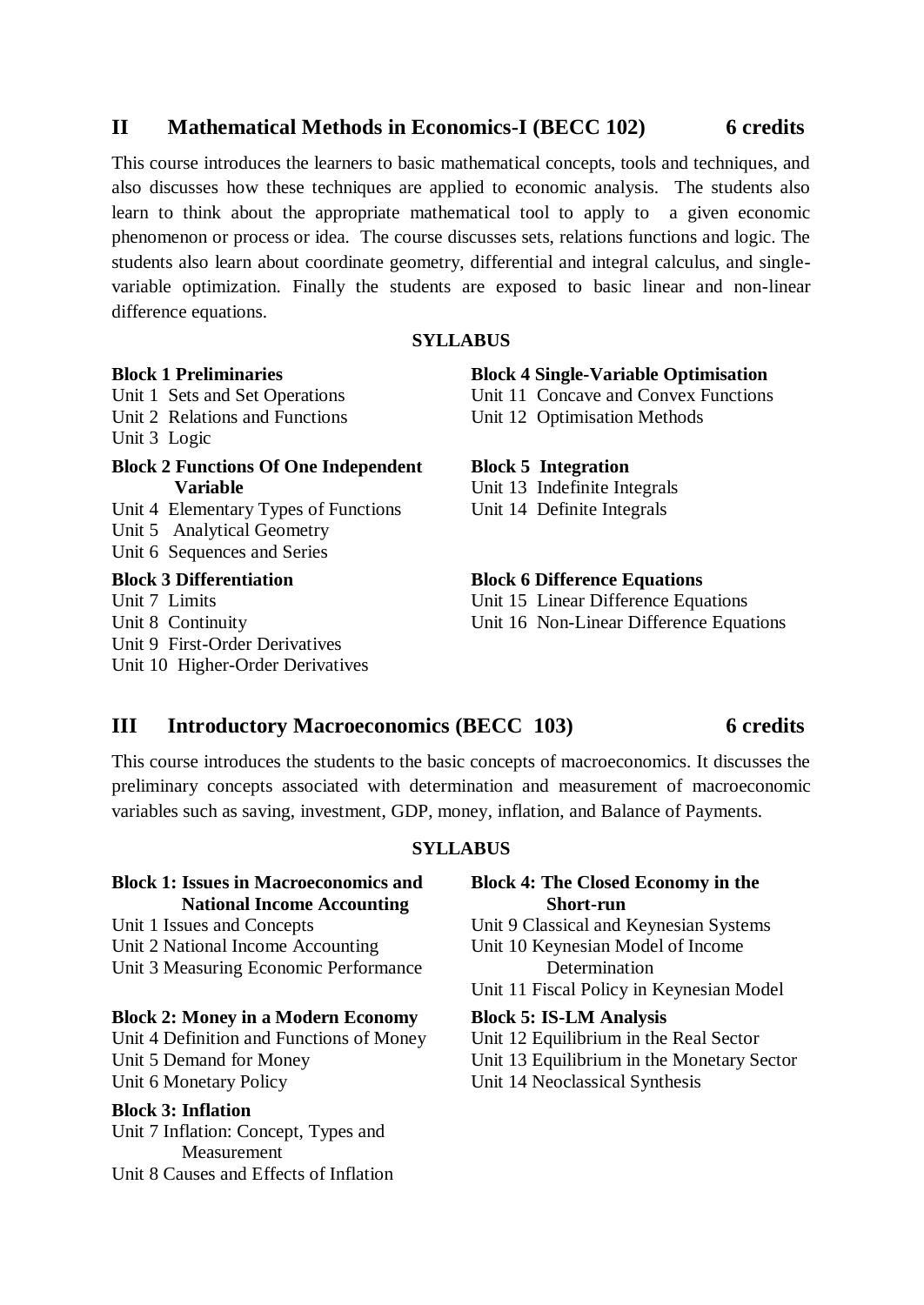## **IV Mathematical Methods in Economics-II (BECC 104) 6 credits**

This course continues from the core course BECC 102 that the students studied in the first semester. The course takes up several topics in mathematical economics. The students learn about multivariate functions and multivariate differentiation, as well as multivariate optimization. The course also discusses linear algebra — vectors, matrices and determinants, as their applications in economics. The students are also familiarized with first- and secondorder differential equations.

## **SYLLABUS**

| <b>Block 1 Functions Of Several Variables</b> | <b>Block 3 Linear Algebra</b>             |
|-----------------------------------------------|-------------------------------------------|
| Unit 1 Multivariate Calculus I                | Unit 5 Vectors and Vector Spaces:         |
| Unit 2Multivariate Calculus II                | Unit 6Matrices and Determinants           |
|                                               | Unit 7 Linear Economic Models             |
| <b>Block 2 Differential Equations</b>         | <b>Block 4 Multi Variate Optimisation</b> |
| Unit 3First-Order Differential Equations      | Unit 8Unconstrained Optimisation          |
| Unit 4Second-Order Differential Equations     | Unit 9Constrained Optimisation with       |
|                                               | <b>Equality Constraints</b>               |
|                                               | Unit 10 Duality                           |

## **V Intermediate Microeconomics-I (BECC 105) 6 credits**

This course on Intermediate microeconomics builds up on the Principles of Microeconomics course studied in Semester 1 and provides an analysis of how the economic theory developed can be directly applied to help economic agents in taking decisions pertaining to maximising utility, minimising cost, maximising profit, taking output or pricing decisions, etc. It achieves this through combining microeconomic theory with the application part using graphical analysis, algebra and calculus. In order to grasp this course well, a student is expected to have passed an introductory microeconomics course, and have some working knowledge of calculus (mostly derivatives), basic algebra and graphing skills.

The course structure is divided into 3 blocks. Each block is further sub-divided in a number of Units. Each Unit in itself is self-contained and has organic linkages with all other Units. Throughout the course, in each unit, student will encounter a synchronized set of introductory theory, illustrative examples and check your progress exercises—designed to provide conceptual clarity to the student. In a way, allowing students to develop their abilities to evaluate, analyze and synthesize economic information.

## **SYLLABUS**

| <b>Block 1 Consumer theory</b> | Block 3 Eq   |
|--------------------------------|--------------|
| Unit 1 Preferences and Utility | C.           |
| Unit 2 Consumer's Equilibrium  | Unit 7 Profi |
| Unit 3 Consumer's Surplus      | Fii          |

Unit 4 Choice under Uncertainty and Intertemporal Choice

**Block 3 Equilibrium Under Perfect Competition** It Maximisation by a Competitive

- Firm
- Unit 8 Efficiency of a Competitive Market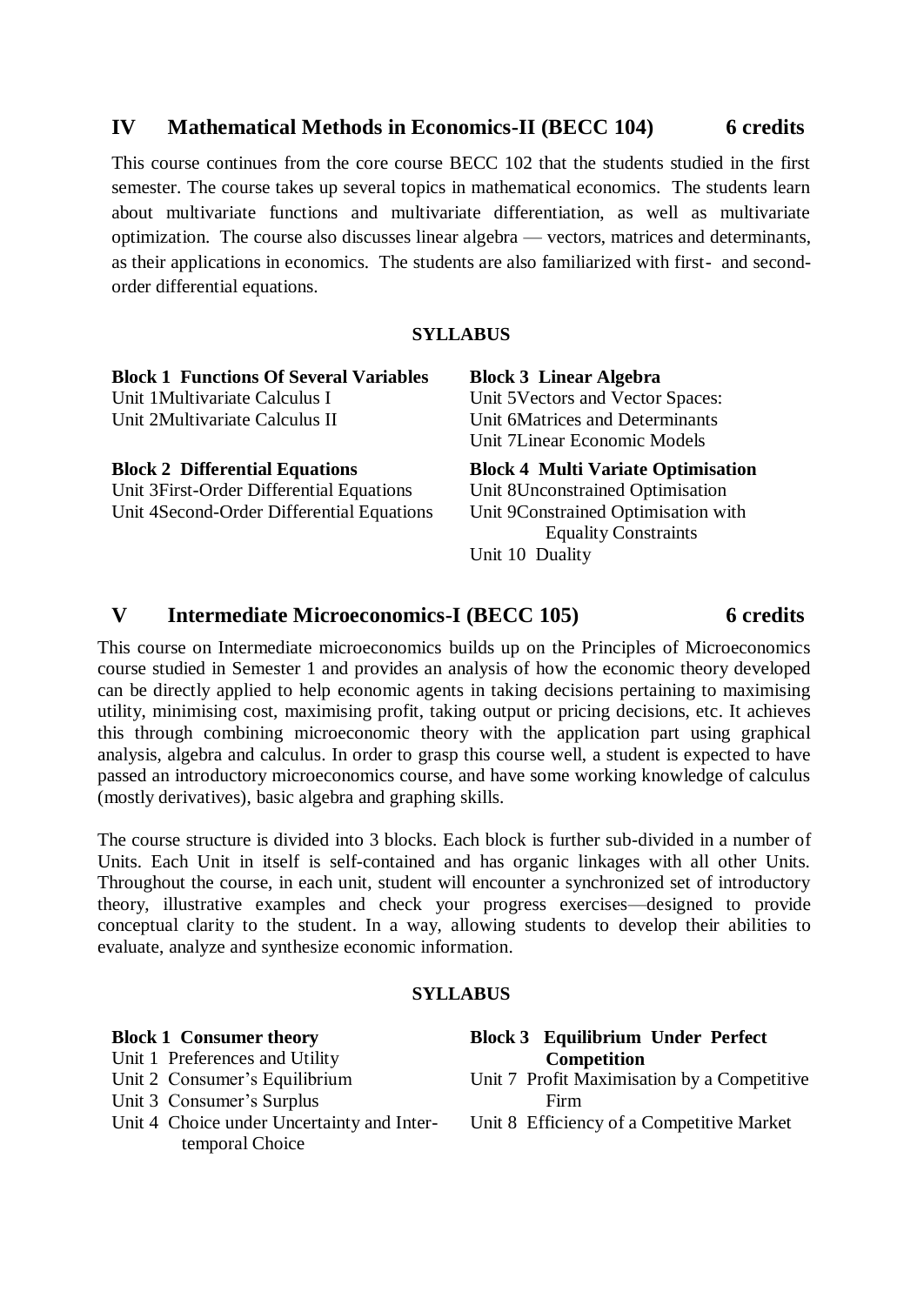#### **Block 2 Production and Cost**

Unit 5 Production Function with One and More Variable Inputs Unit 6 Cost Function

## **VI Intermediate Macroeconomics – I (BECC 106) 6 credits**

This course introduces the students to formal modeling of a macro-economy in terms of analytical tools. It discusses various alternative theories of output and employment determination in a closed economy in the short run as well as medium run, and the role of policy in this context. It also introduces the students to various theoretical issues related to an open economy.

## **SYLLABUS**

| <b>Block 1: Aggregate Demand and Supply</b><br><b>Aggregate Demand Curve</b><br>Unit 1 | <b>Block 3: Balance of Payments and</b><br><b>Exchange Rates</b> |
|----------------------------------------------------------------------------------------|------------------------------------------------------------------|
| <b>Aggregate Supply Curve</b><br>Unit 2                                                | Unit 7 Financial Markets                                         |
| <b>Equilibrium Output and Prices</b><br>Unit 3                                         | Unit 8 Balance of Payments                                       |
|                                                                                        | Unit 9 Exchange Rate Determination                               |
|                                                                                        |                                                                  |
| <b>Block 2: Expectations, Inflation and</b>                                            | <b>Block 4: Open Economy Models</b>                              |
| Unemployment                                                                           | Unit 10 Mundell-Fleming Model                                    |
| Unit 4 Adaptive Expectations                                                           | Unit 11 Dornbusch's Overshooting Model                           |
| Unit 5 Rational Expectations                                                           | Unit 12 Macroeconomic Policy in an Open                          |

## **VII Statistical Methods for Economics (BECC 107) 6 credits**

This course introduces students to the concepts and techniques of presentation and summarisation of data. It then develops the notion of probability, followed by probability distributions of discrete and continuous random variables. It introduces students to basics of sampling and statistical inference. In addition, the course provides elementary ideas of index number, deterministic time series and demography.

## **SYLLABUS**

### **Block 1 Descriptive Statistics**

- Unit 1 Basic Statistical Concepts
- Unit 2 Tabulation and Graphical Representation of Data
- Unit 3 Summarisation of Univariate Data
- Unit 4 Moments and Skewness-Kurtosis
- 
- **Block 2 Summarisation of Bivariate and Multivariate Data**
- Unit 5 Correlation and Regression
- Unit 6 Index Numbers

#### **Block 3 Probability Theory**

- Unit 9 Elementary Probability
- Unit 10 Discrete Probability Distributions
- Unit 11 Continuous Probability Distributions

## **Block 4 Sampling and Statistical Inference**

Unit 12 Sampling Procedure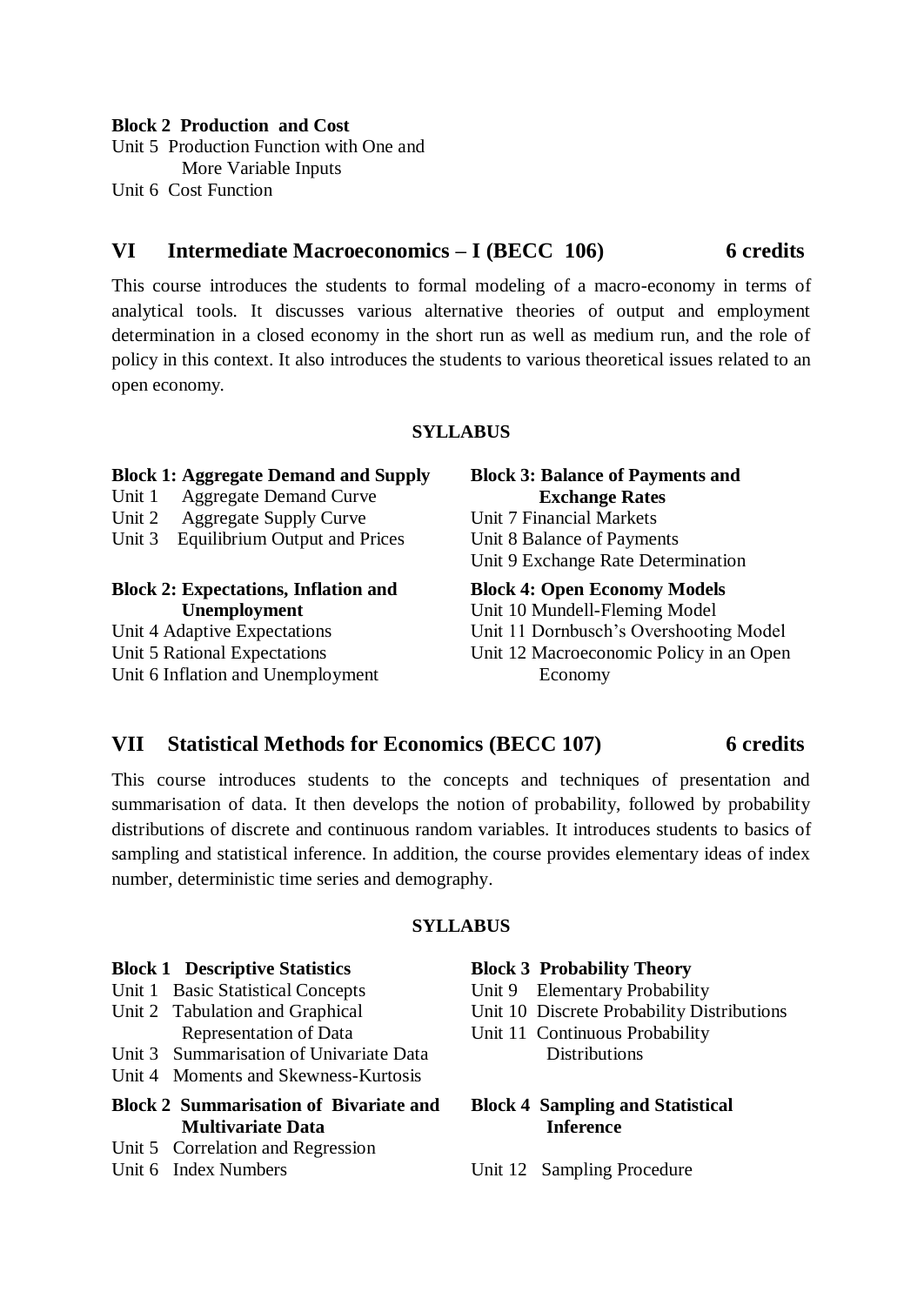| Unit 7 Deterministic Time Series and | Unit 13 Estimation and Testing of |
|--------------------------------------|-----------------------------------|
| Forecasting                          | Hypotheses                        |
| Unit 8 Demography                    | Unit 14 Chi-squared Test          |

## **VIII Intermediate Microeconomics-II (BECC 108) 6 credits**

This course on Intermediate microeconomics builds up on the Principles of Microeconomics course studied in Semester 1 and provides an analysis of how the economic theory developed can be directly applied to help economic agents in taking decisions pertaining to maximising utility, minimising cost, maximising profit, taking output or pricing decisions, etc. It achieves this through combining microeconomic theory with the application part using graphical analysis, algebra and calculus. In order to grasp this course well, a student is expected to have passed Introductory Microeconomics and Intermediate Microeconomics-I courses, and have some working knowledge of calculus (mostly derivatives), basic algebra and graphing skills.

The course structure is divided into 4 blocks. Each block is further sub-divided in a number of Units. Block 1 deals with the issues relating to the General Equilibrium framework in the context of Production and the Overall Efficiency and welfare Economics. Block 2 and 3 throw light on various forms of the markets under Imperfect Competition. In real-life situations, market does not provide results as envisioned by the price theory. Such a market failure is observed in case there are externalities, Public goods and/or asymmetric information. Hence, these issues have been covered in Block 4.

## **SYLLABUS**

| <b>Block 1 General Equilibrium</b>                 | <b>Block3</b> Imperfect Competition II  |  |  |
|----------------------------------------------------|-----------------------------------------|--|--|
| Unit 1 General Equilibrium with Production.        | Unit 5 Oligopoly                        |  |  |
| Unit 2 Overall Efficiency and Welfare<br>Economics | Unit 6 Game Theory and its Applications |  |  |
| <b>Block2</b> Imperfect Competition I              | <b>Block4Market Failure</b>             |  |  |
| Unit 3 Monopoly                                    | Unit 7 Externalities and Public Goods   |  |  |
| Unit 4 Monopolistic Competition                    | Unit 8 Asymmetric Information           |  |  |

## **IX Intermediate Macroeconomics –II (BECC 109) 6 credits**

This course is a sequel to BECC - 106: Intermediate Macroeconomics - I. In this course, the students are introduced to issues in the long run such as economic growth and technical progress. The course provides the micro-foundations to the various aggregative concepts used in BECC- 106.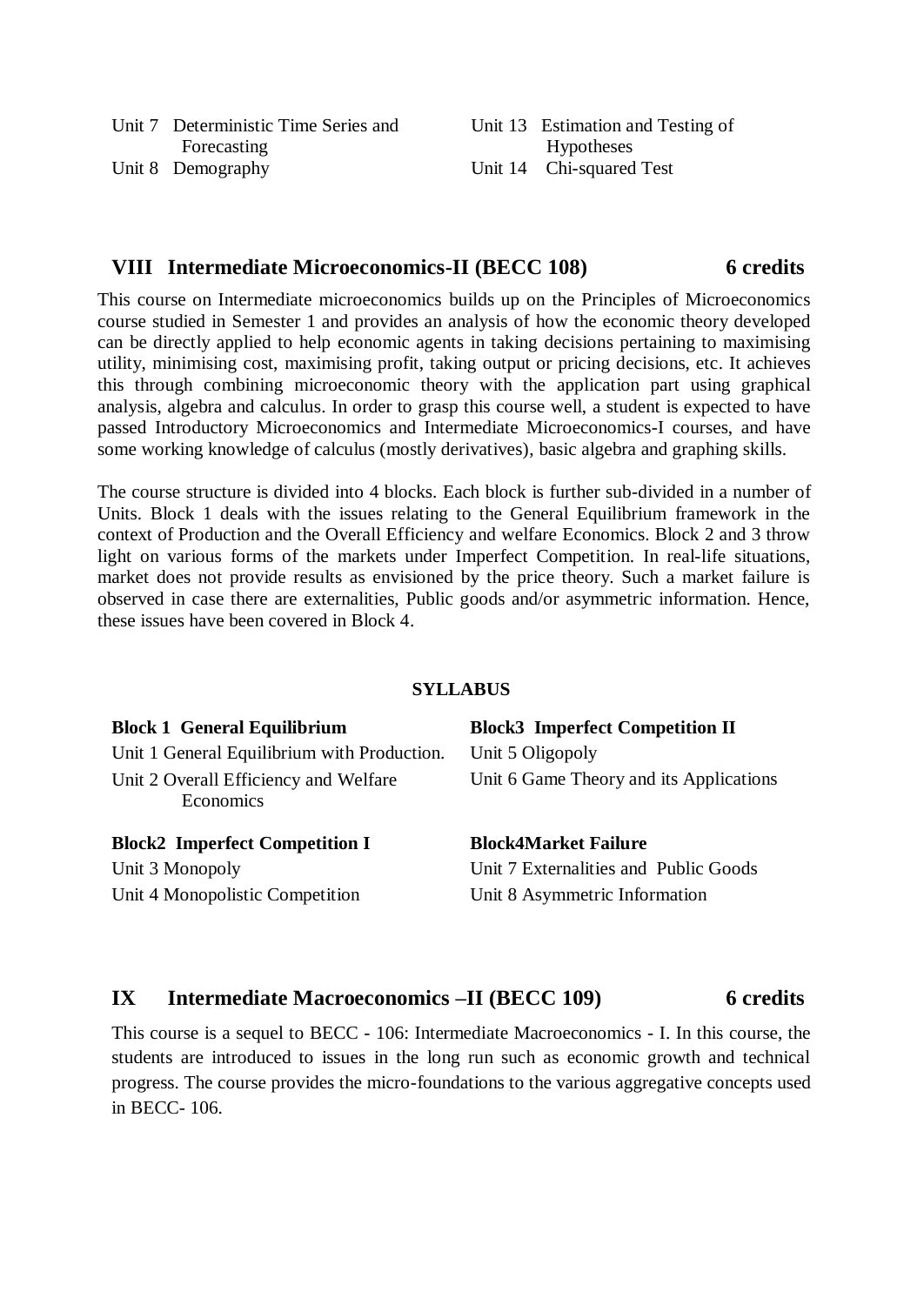## **SYLLABUS**

### **Block 1: Economic Growth**

Unit 1 Harrod-Domar Model

- Unit 2 Solow Model
- Unit 3 Endogenous Growth Models
- Unit 4 Business Cycle

## **Block 2: Microeconomic Foundations**

- Unit 5 Inter-temporal Choice
- Unit 6 Investment Function
- Unit 7 Demand for Money: Post Keynesian View

#### **Block 3: Fiscal and Monetary Policy**

Unit 8 Fiscal Policy Unit 9 Monetary Policy

## **Block 4: Schools of Macroeconomic Thought**

Unit 10 Evolution of Macroeconomic Thought –I

Unit 11 Evolution of Macroeconomic Thought –II

## **X Introductory Econometrics (BECC 110) 6 credits**

## This course provides a comprehensive introduction to basic econometric concepts and techniques. It covers statistical concepts of hypothesis testing, estimation and diagnostic testing of simple and multiple regression models. The course also covers the consequences of violations of assumptions and their detection/treatment.

## **SYLLABUS**

#### **Block 1: Econometric Theory: Fundamentals**

- Unit 1 Introduction
- Unit 2 Over view of Statistical Concepts
- Unit 3 Overview of Testing of Hypotheses
- **Block 2: Regression Models: Twovariables Case**
- Unit 4 Simple Linear Regression Model: Estimation
- Unit 5 Simple Linear Regression Model: Inference
- Unit 6 Extension of Two Variable Regression Models

### **Block 3: Multiple Regression Models**

- Unit 7 Multiple Linear Regression Model: Estimation
- Unit 8 Multiple Linear Regression Model: Inference
- Unit 9 Extension of Regression Models
- **Block 4: Treatment of Violations of Assumptions and Specification**
- Unit 10 Multicollinearity
- Unit 11 Heteroscedasticity
- Unit 12 Autocorrelation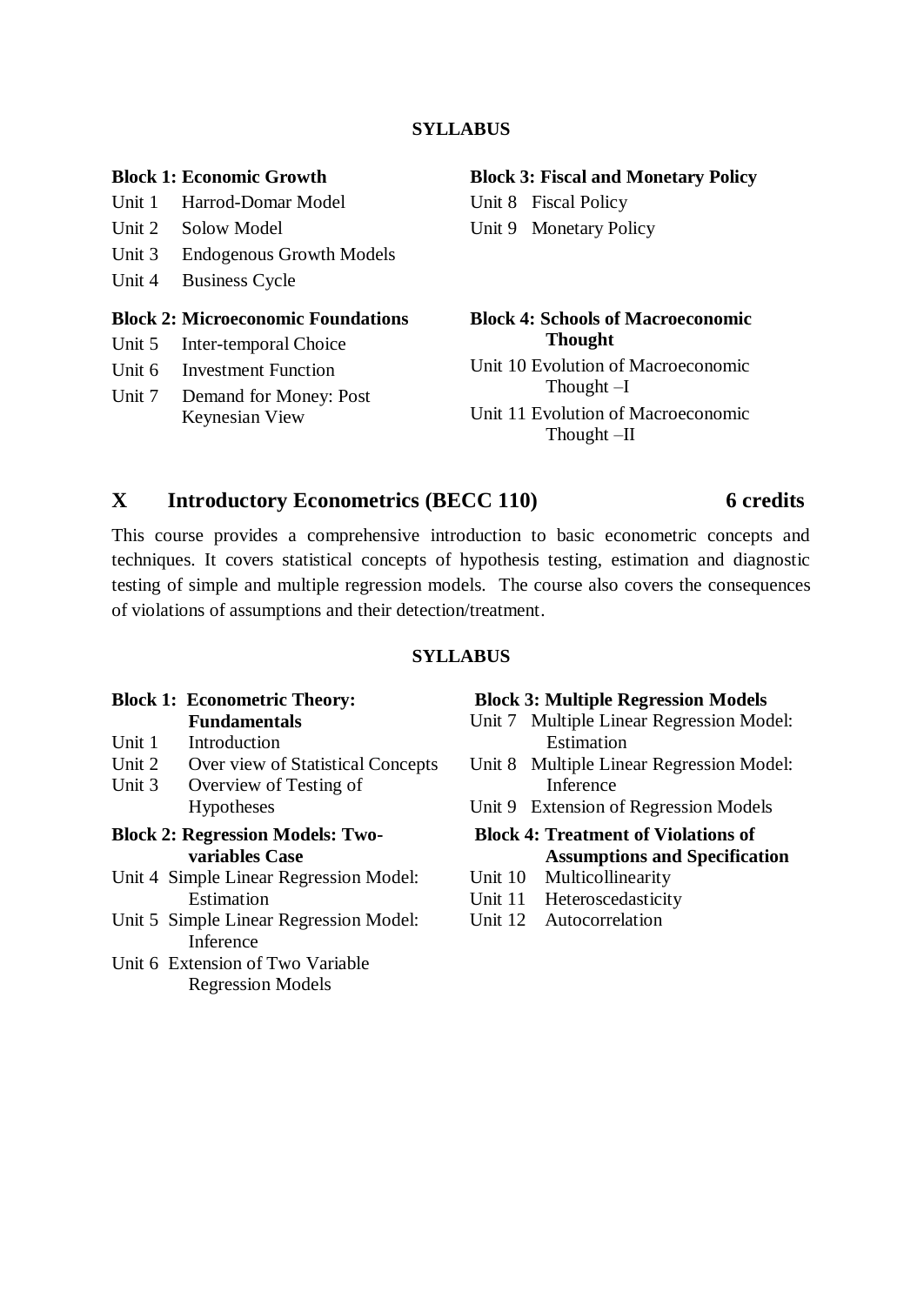## **XI Indian Economy-I (BECC 111) 6 credits**

The course introduces the students to the basic features of Indian Economy. The state of economy as we inherited it at the time of independence, resources available and constraints, structural changes in the economy as it has evolved over time, demographic features, etc. are dealt with. Critical issues of Indian economy like poverty, inequality, unemployment, health and nutritional status, etc. are discussed. An international comparative profile of issues like growth and structural changes, trade and balance of payment, and governance and institutions is also provided.

## **SYLLABUS**

| <b>Block 1: Economic Development Since</b> |  |
|--------------------------------------------|--|
| Independence                               |  |
|                                            |  |

- Unit 1 Economy at the Time of Independence
- Unit 2 Development Paradigms
- Unit 3 Structural Changes
- Unit 4 Resources and Constraints

## **Block 2: Population and Human Development**

- Unit 5 Demographic Features
- Unit 6 Education Sector

Unit 7 Health and Nutrition

**Block 3: Growth and Distribution** Unit 8 Poverty Unit 9 Inequality

Unit 10 Employment and Unemployment

## **Block 4: International Comparisons**

- Unit 11 Growth and Structural Changes
- Unit 12 Social and Economic Development
- Unit 13 Trade and Balance of Payment
- Unit 14 Governance and Institutions

## **XII Development Economics-I (BECC 112) 6 credits**

This course familiarizes the students with the concepts of economic growth and development. The course discusses the concepts of growth and development. The students learn about growth theories and models, and the determinants of growth. The course also discusses poverty and inequality, and also political institutions, democracy, regulation, as well as government failure.

## **SYLLABUS**

| <b>Block1: Growth and Development</b>    | <b>Block 3 Inequality and Poverty</b>         |  |  |
|------------------------------------------|-----------------------------------------------|--|--|
| Unit 1 Concepts, Indicators and          | Unit 8 Inequality                             |  |  |
| Measurement                              | Unit 9 Poverty                                |  |  |
| Unit 2 International Comparisons         |                                               |  |  |
| <b>Block 2 Growth Models: Theory and</b> | <b>Block 4 Political Institutions and the</b> |  |  |
| <b>Evidence</b>                          | <b>Functioning of the State</b>               |  |  |
| Unit 3 Introduction to Growth Models     | Unit 10 Institutions and Evolution of         |  |  |
| Unit 4 Harrod-Domar Model                | Democracy                                     |  |  |
| Unit 5 The Solow Model                   | Unit 11 Theories of Regulation                |  |  |
| Unit 6 Endogenous Growth Models          | Unit 12 Government Failure and Corruption     |  |  |
| Unit 7 Determinants of Growth            |                                               |  |  |
|                                          |                                               |  |  |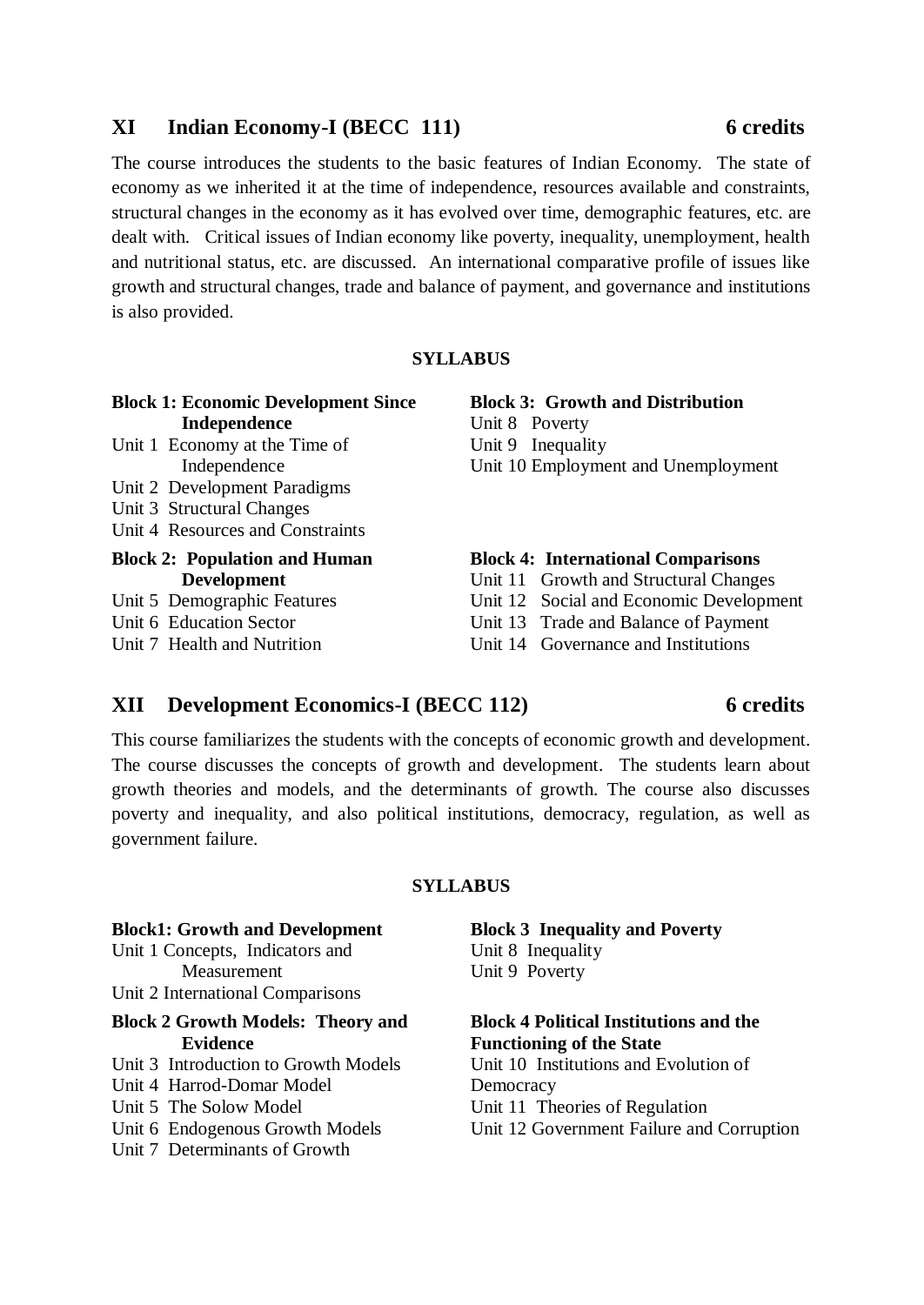## **XIII Indian Economy-II (BECC 113) 6 credits**

After introducing the basic features of Indian Economy in the course BECC 111, the present course introduces you to the macroeconomic policy dimensions and provides a sectoral perspective of Indian economy. Under the former, it covers the four themes of: (i) monetary policy, (ii) fiscal policy, (iii) trade and investment policy and (iv) labour laws and regulations. Under the latter, the course deals with the different issues of three broad sectors viz. agricultural sector, industrial sector and services sector.

## **SYLLABUS**

| <b>Block 1: Macroeconomic Policies</b>    | <b>Block 3</b> |
|-------------------------------------------|----------------|
| Unit 1 Monetary Policy                    | Unit 9 I       |
| Unit 2 Fiscal Policy                      | Unit 10        |
| Unit 3 Trade and Investment Policy        |                |
| Unit 4 Labour Laws and Regulations        |                |
|                                           |                |
| <b>Block 2: Agricultural Sector</b>       | <b>Block 4</b> |
| Unit 5 Performance of Agricultural Sector | Unit 11        |
| Unit 6 Agrarian Relations and Market      | Unit 12        |
| Linkages                                  |                |

Unit 8 Agricultural Policy

**Block 3: Industrial Sector Industrial Growth and Policy Small Scale Industries** 

## **Bervices Sector**

Features of Services Sector Policy Issues for Services Sector

## **XIV Development Economics-II (BECC 114) 6 credits**

This course extends the discussion from core course BECC 112 on the economics of economic growth and development. The students learn about demography and development. The course discusses the markets for labour, land and credit in developing countries. The students also learn about the role of communities and social institutions in development. The course also aims to provide a detailed and balanced discussion about globalization and development.

## **SYLLABUS**

#### **Block 1: Demography and Development** Unit 1 Demographic Concepts Unit 2 Demographic Transitions and Process of Development **Block 3: Individuals, Communities and Collective Outcomes** Unit 6 Individual Behaviour in Social **Environments** Unit 7 Governance in Organisations and Communities Unit 8 Environment and Sustainable Development **Block 2: Land, Labour and Credit Markets** Unit 3 Land Unit 4 Labour Unit 5 Credit **Block 4 Globalisation and Development** Unit 9 Globalisation in Historical Perspective Unit 10 The Economics of Globalisation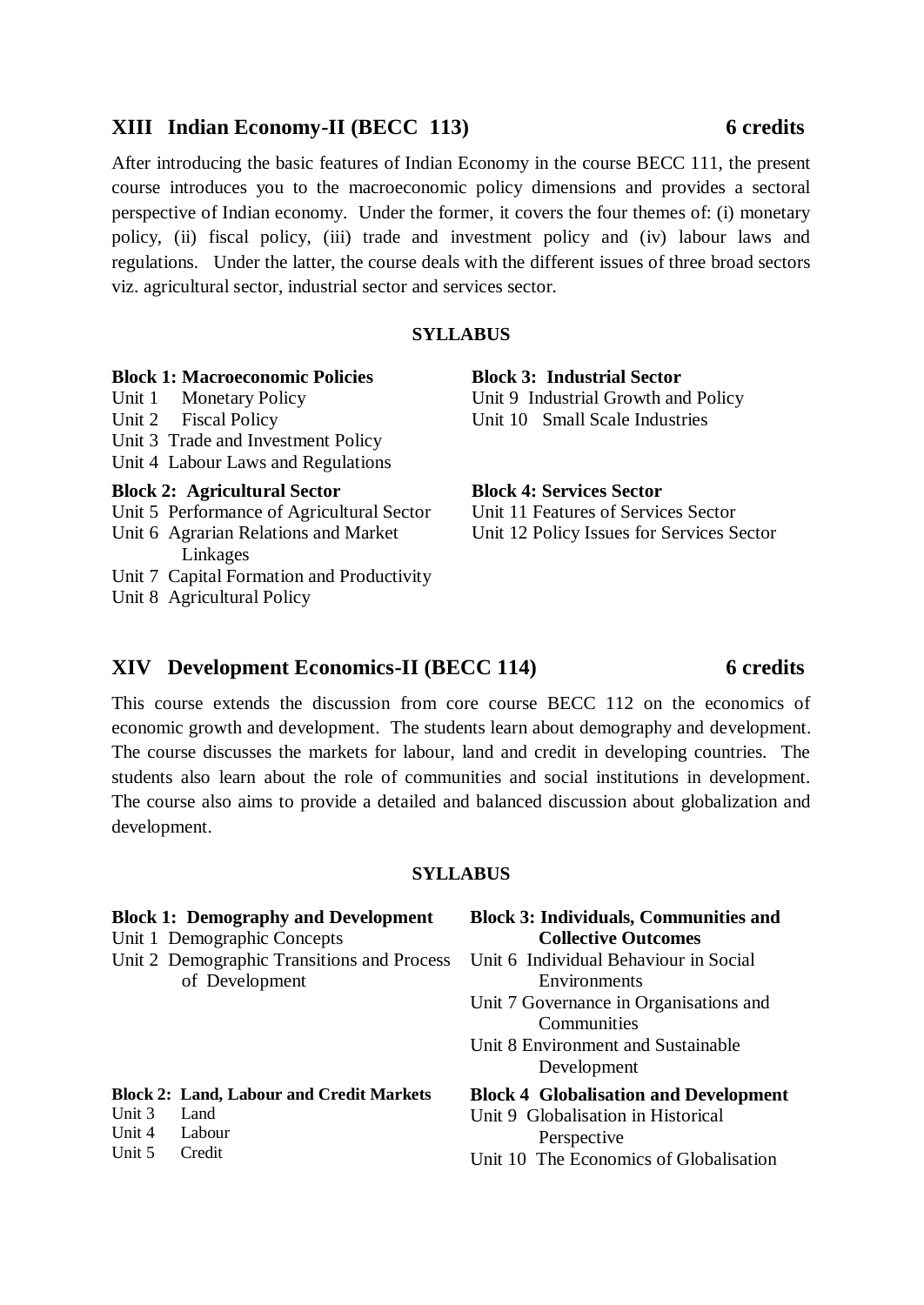## **2 DISCIPLINE SPECIFIC ELECTIVES**

## **I Economics of Health and Education (BECE 141) 6 credits**

This elective course introduces you to the concepts of human capital and human development. Issues of measurement of health benefits and educational outcomes are discussed. Role of government in the context of market failure (as it applies to the sectors of education and health), health policy and policy for financing of education in India are explained.

## **SYLLABUS**

## **Block 1 Introduction**

- Unit 1 Health and Education for Human Capital
- Unit 2 Role of Health in Human Development

## **Block 2 Foundations of Health Economics**

- Unit 3 Demand for Healthcare Services
- Unit 4 Supply of Healthcare Services
- Unit 5 Measurement of Health Benefits

## **Block 3 Health Policy**

- Unit 6 Market Failure and the Role of the Government
- Unit 7 Public Health Services

## **Block 4 Health Sector in India**

- Unit 8 Status of Health and Medical Care in India
- Unit 9 Health Policy in India

## **Block 5 Economics of Education**

- Unit 10 Human Capital
- Unit 11 Demand and Supply Considerations of Education

## **Block 6 Education Sector in India**

- Unit 12 Status of Educational Outcomes
- Unit 13 Government Policy and Financing of Education in India

## **II Applied Econometrics (BECC 142) 6 credits**

The aim of this course is to provide a foundation in applied econometric analysis and develop skills required for empirical research in economics. Since the emphasis is on application of methods, this course includes providing an understanding of econometric software and computing skills.

## **SYLLABUS**

**Block 1: Empirical Issues in Econometric Research**  Unit 1 Stages in Empirical Research Unit 2 Specification Issues Unit 3 Model Selection Criteria

**Block 3: Panel Data Models** Unit 8 Introduction to Panel Data Unit 9 Estimation of Panel Data Models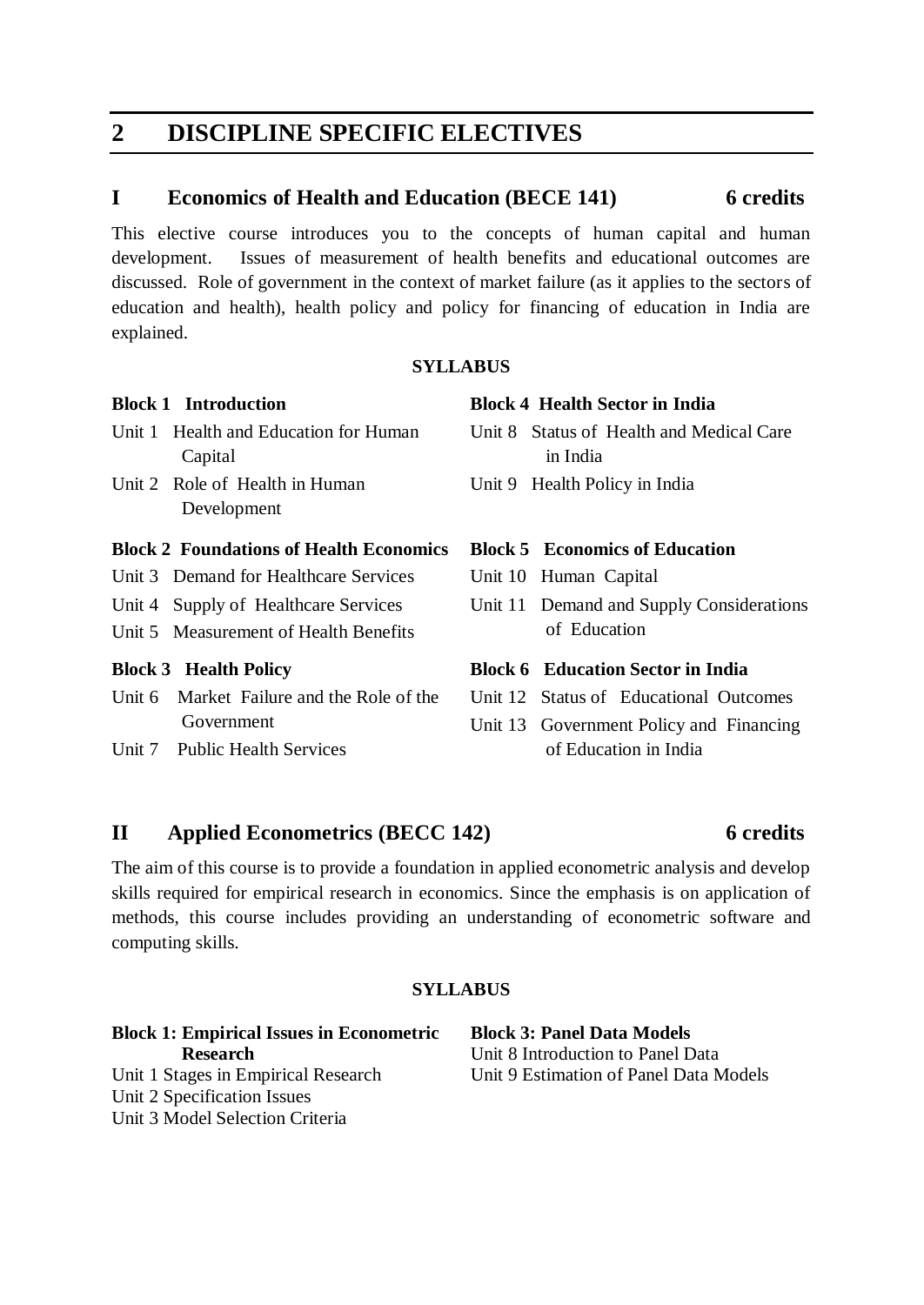| <b>Block 2:Advanced Topics in Regression</b> | <b>Block 4 Introduction to Econometric</b> |  |  |
|----------------------------------------------|--------------------------------------------|--|--|
| <b>Analysis</b>                              | <b>Software Packages</b>                   |  |  |
| Unit 4 Distributed-lag Models                | Unit 10 Introduction to GRETL              |  |  |
| Unit 5 Auto-regressive Models                | Unit 11 Introduction to E-Views            |  |  |
| Unit 6 Simultaneous Equation Models - I      | Unit 12 Introduction to STATA              |  |  |
| Unit 7 Simultaneous Equation Models - II     |                                            |  |  |

## **III Environmental Economics (BECE 143) 6 credits**

Reviewing the concepts of microeconomics and welfare economics, this elective course discusses the themes of market failure and property rights in the context of environment. The two approaches to deal with environmental issues viz. command and control policy approach and market based instrument are explained. Issues of Transboundary environmental problems and linkage of environment with trade are discussed. Other major related themes like: (i) green accounting, (ii) sustainability and (iii) valuation of environment are also discussed.

### **SYLLABUS**

|        | <b>Block 1: Introduction</b>            |         | <b>Block 4: International Environmental</b> |
|--------|-----------------------------------------|---------|---------------------------------------------|
| Unit 1 | <b>Economy and Environment</b>          |         | <b>Problems</b>                             |
| Unit 2 | Review of Microeconomics and            | Unit 8  | <b>Transboundary Environmental</b>          |
|        | <b>Welfare Economics</b>                |         | Problems                                    |
|        |                                         | Unit 9  | <b>Trade and Environment</b>                |
|        | <b>Block 2: Theory of Externalities</b> |         | <b>Block 5: Valuation of Environment</b>    |
| Unit 3 | <b>Market Failure</b>                   | Unit 10 | Economic Value of Environmental             |
| Unit 4 | <b>Property Rights and Coase</b>        |         | Services                                    |
|        | Theorem                                 | Unit 11 | Non-market Valuation of                     |
|        |                                         |         | <b>Environmental Services</b>               |
|        |                                         | Unit 12 | Green Accounting                            |
|        | <b>Block 3: Environmental Policy</b>    |         | <b>Block 6: Sustainable Development</b>     |
| Unit 5 | Command and Control Policy              | Unit 13 | <b>Sustainable Development</b>              |
|        | Approach                                | Unit 14 | Growth and Environment                      |
| Unit 6 | <b>Market Based Instruments</b>         |         |                                             |
| Unit 7 | <b>Implementation of Environmental</b>  |         |                                             |
|        | Policy                                  |         |                                             |

## **IV Financial Economics (BECE 144) 6 credits**

## This Discipline Specific Elective Course introduces the students to financial instruments, institutions and markets. The students are familiarized with statistical tools relevant to finance, as well as with spreadsheet software. The course discusses cash flows- deterministic and random-as well as with asset pricing (including the pricing of derivatives). The students also learn about corporate finance and policy.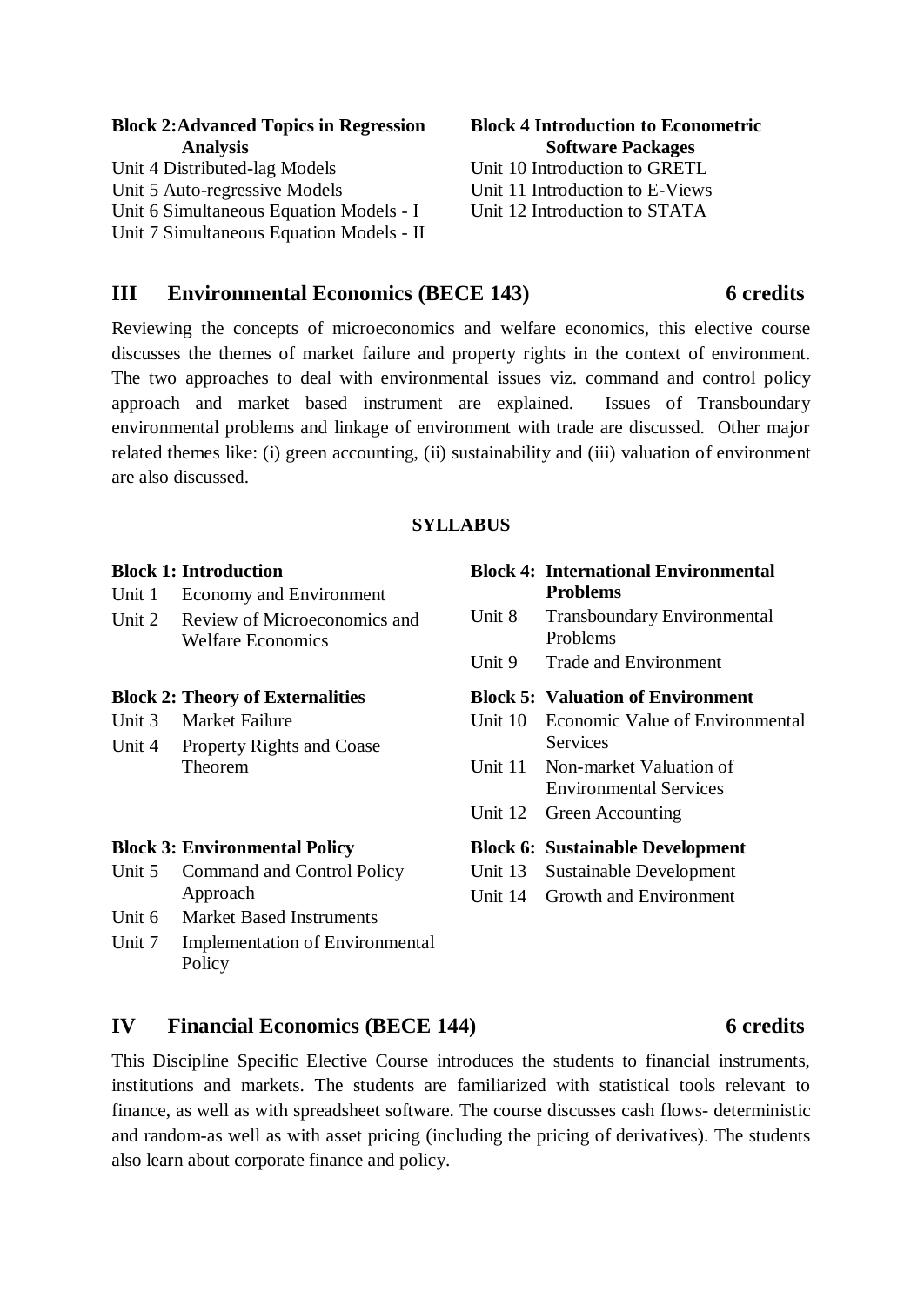## **SYLLABUS**

## **Block 1 Financial Instruments Markets and Institutions**

- Unit 1 Financial Markets
- Unit 2 Financial Institutions
- Unit 3 Financial Instruments

## **Block 2 Elementary Statistics and Spreadsheets**

Unit 4 Elementary Statistics

Unit 5 Elementary Spreadsheets

### **Block 3 Deterministic Cash Flow Streams**

Unit 6 Basic Theory of Interest Unit 7 Fixed Income Securities

- **Block 4 Single-Period Random Cash Flows**
- Unit 8 Risk and Uncertainty
- Unit 9 Random Assets
- Unit 10 Portfolio Mean and Variance Analysis

#### **Block 5 Asset Pricing**

Unit 11 Markowitz Model

Unit 12 Capital Asset Pricing Model

## **Block 6 Pricing of Futures Options and Other Derivatives**

- Unit 13 Forwards and Futures
- Unit 14 Options Swaps and Other **Derivatives**

## **Block 7 Corporate Finance and Policy**

- Unit 15 Patterns of Corporate Financing
- Unit 16 Corporate Policy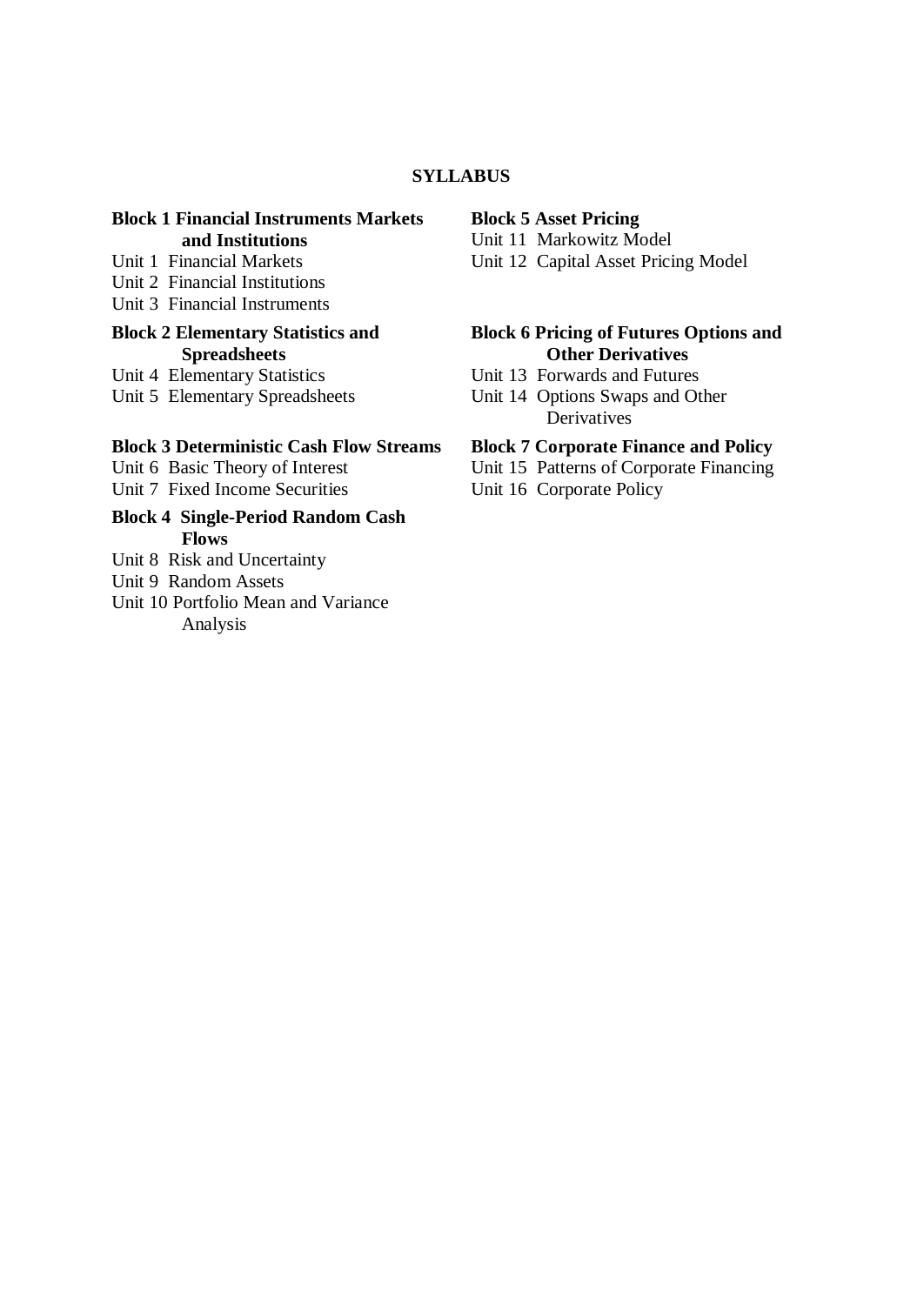## **3 ABILITY/SKILL ENHANCEMENT COURSES**

## **BEVAE 181: Environment Studies**

Earth is the only known planet in the solar system that supports life. Despite the vastness of the earth, life exists only in a very thin layer enveloping the earth called biosphere. Sun is the only source of energy which enables continuous interaction among various life forms. For a long period of time, there has been a symbiotic relationship between human being and nature. Due to excessive human interference and unsustainable practices, millions of people's life and livelihoods and other living organisms on the earth are at risk. These environmental issues have now become common problems and shared responsibility of each individual on the earth to act judiciously to reverse these negative impacts. Therefore, there has been a growing need to create awareness amongst all the stakeholders. Keeping this in view, Environmental Study is being introduced as a compulsory course for all the learners at under-Graduate level.

### **Block 1 An Introduction to Environment and Environmental Issues**

- Unit 1 Our Environment
- Unit 2 Ecosystems
- Unit 3 Major Ecosystems

## **Block 2 Natural Resources**

- Unit 4 Land and Water
- Unit 5 Forest Resources
- Unit 6 Biodiversity: Value And Services
- Unit 7 Energy Resources

## **Block 3 Environmental Issues and Concerns**

| Unit 8 | Biodiversity: Threats and<br>Conservation                                   |
|--------|-----------------------------------------------------------------------------|
| Unit 9 | <b>Environmental Pollution and</b><br>Hazard                                |
|        | Unit 10 Waste Management                                                    |
|        | Unit 11 Global Environmental Issues                                         |
|        | <b>Block 4 Protecting our Environment:</b><br><b>Policies and Practices</b> |
|        | Unit 12 Environmental Legislation                                           |

- Unit 13 Human Communities and
- Environment
- Unit 14 Environmental Ethics

TMA-Based on Field Work- Report of be submitted – 5 hours

- Visit to an area to document environmental assets: river/forest/ flora/ fauna etc.
- Visit to a local polluted site- Urban/ Rural / Industrial/ Agricultural
- Study of common plants, insects, birds and basic principles of identification
- Study of simple ecosystems-pond, river, Delhi Ridge, etc.

## **BEGAE 182: English Communication Skills** 4 credits

English Communication Skills is of 4 credits and has 3 Blocks and 11 Units. Communication involves both verbal and non-verbal communication. In this Course we give you an understanding of the communication process, the barriers to it, the skills involved in communication i.e. listening, speaking, reading and writing in both formal and informal contexts. We discuss the differences between spoken and written forms of the language and make you sensitive to conversational skills which include to a large extent, body language.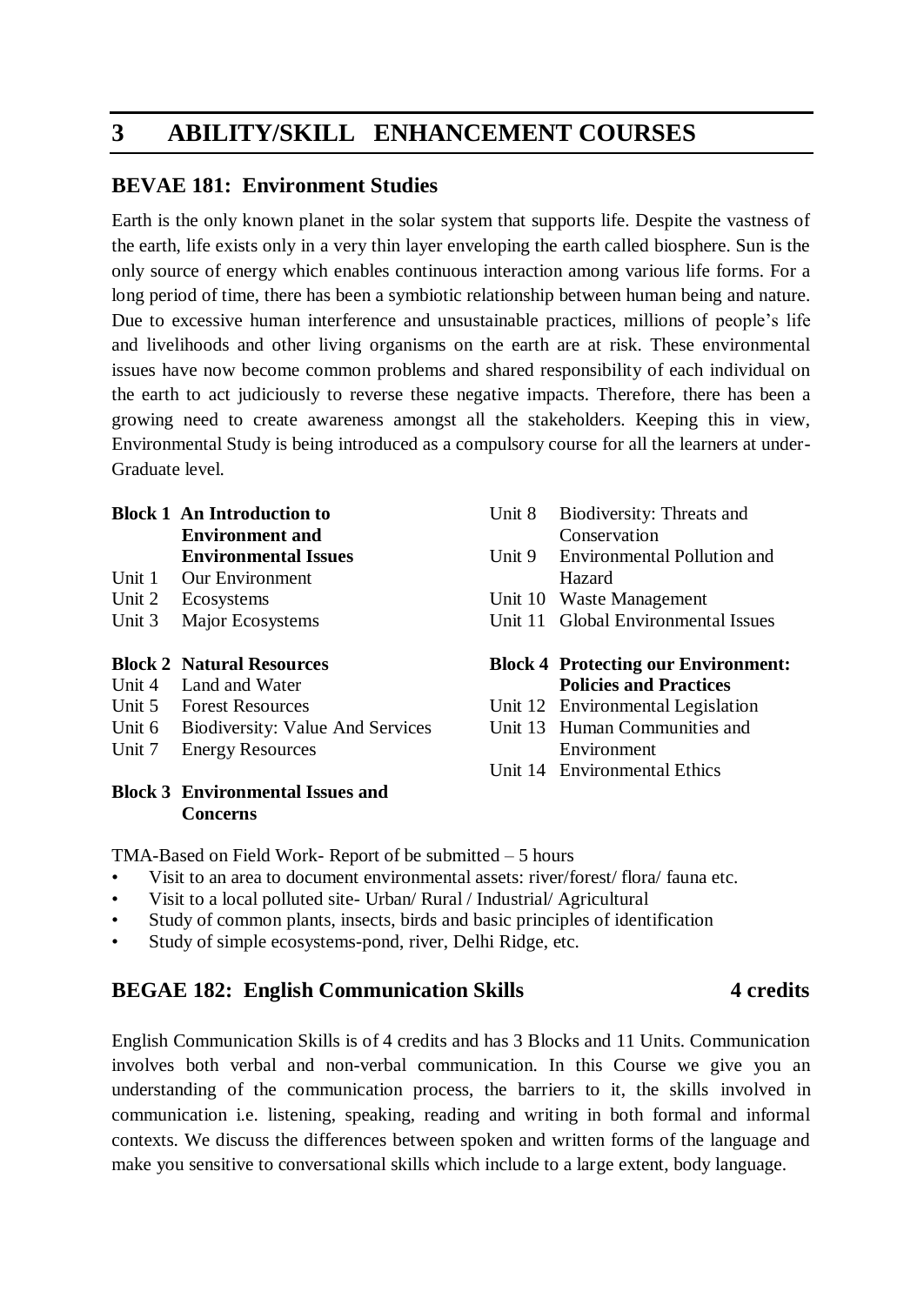## **BHDAE 182: fganh Hkk'kk vkSj laizs'k.k 4 credits**

Bl ikB~;Øe esa fganh Hkk'kk vkSj laizs'k.k ls lacaf/kr fcanqvksa dk v/;;u djk;k tk,xkA ;g ikB~;Øe 4 ØsfMV dk gSA bl ikB~;Øe eas fganh Hkk'kk vkSj laizs'k.k ls lacaf/kr fuEufyf[kr fcanqvksa dks "kkfey fd;k x;k gS%

fganh Hkk'kk dk fodkl] Hkk'kk dh ifjHkk'kk] izÑfr ,oa fofo/k :i( fganh Hkk'kk dh fo"ks'krk,¡ % fØ;k] foHkfDr] loZuke] fo"ks'k.k ,oa vO;; laca/khA fganh dh o.kZ&O;oLFkk % Loj ,oa O;atuA Loj ds izdkj&âLo] nh?kZ rFkk la;qDrA O;atu ds izdkj&Li"kZ] vUrLFk] Å'e] vYiizk.k] egkizk.k] ?kks'k rFkk v?kks'kA oxksZa dk mPpkj.k LFkku % d.B~;] rkyO;] ew)ZU;] nUR;] vks'B~; rFkk nUrks'B~;A cyk?kkr] laxe] vuqrku rFkk laf/kA Hkk'kk laizs'k.k ds pj.k% Jo.k] vfHkO;fDr] okpu rFkk ys[kuA fganhokD; jpuk] okD; vkSj miokD; A okD; HksnA okD; dk :ikUrjA

## **BPCS 185: Developing Emotional Competence 4 Credits**

The course is a skill enhancement course and is offered in the *third semester*. The course will introduce the concept of emotion and highlight the relationship between emotional intelligence and emotional competence. Further, it will help the learners know and acquire different strategies to develop emotional competencies.

## **BECS 184:** Data Analysis **4** credits

In the present era of information society, information is one of the major driving forces for social, economic, political and cultural development of a country. Information is created, presented in various visual forms, related with other form of information and then used for economic and decision making activities.

One of the key ingredients of creating information is Data. The data is the raw form of information which is to be collected, cleaned and processed. Data, therefore, need to be analyzed and converted to simpler presentable forms like tables and graphs so that it can be utilized in a more meaningful manner. The knowledge of tools and techniques of data collection, data presentation and data analysis by using the spread sheet package is high in demand in almost all the sectors of economy. This skill enhancement course will equip you with the tools and techniques of collection, presentation and analysis of data through using the spreadsheet package (excel) which, in turn, will enhance your employability. The course comprises of four blocks.

## **SYLLABUS**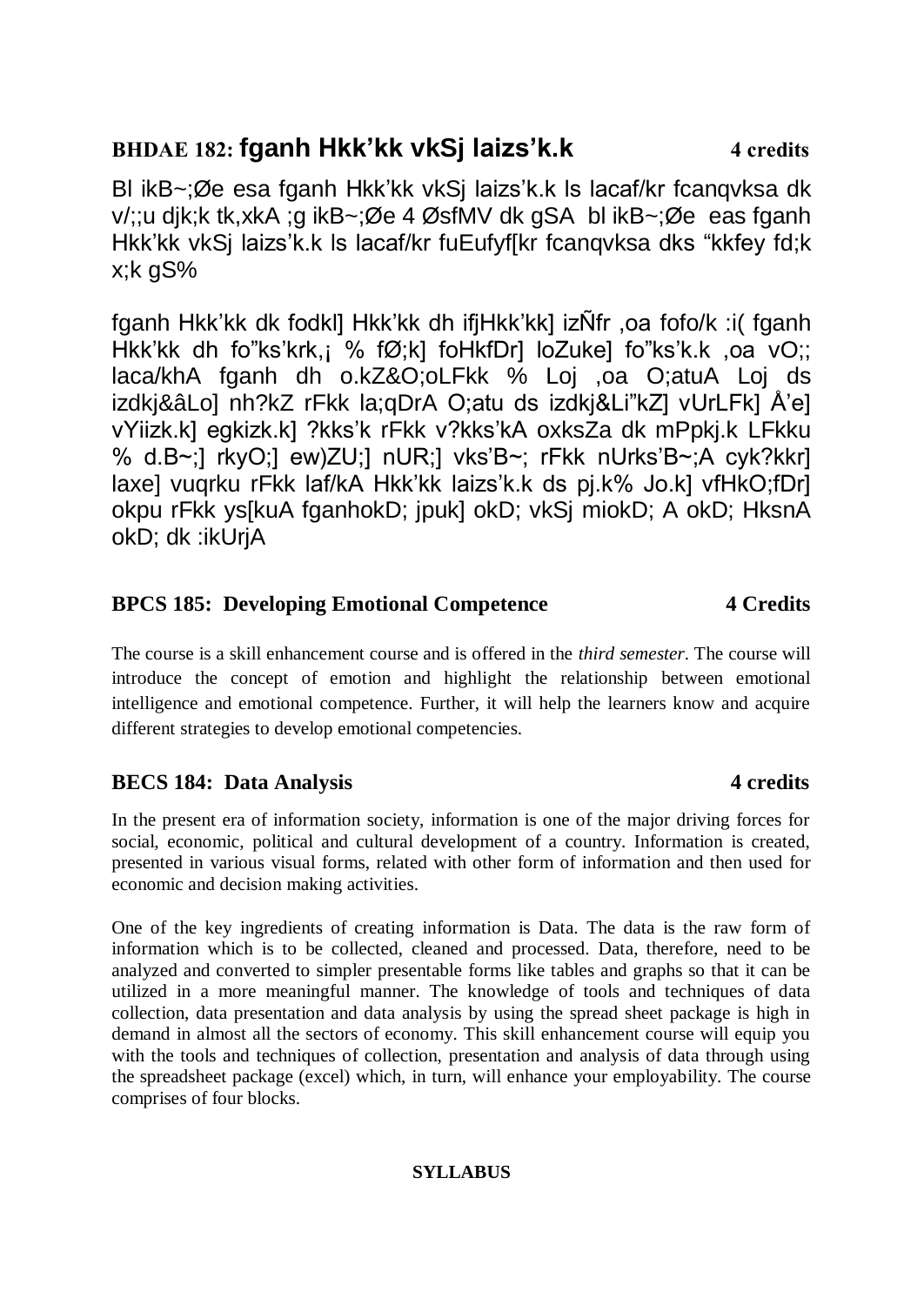|                     | <b>Block 1 Review of Mathematical and</b><br><b>Statistical Concepts</b> |  |  |
|---------------------|--------------------------------------------------------------------------|--|--|
| Unit $1$            | <b>Mathematical Concepts</b>                                             |  |  |
| Unit 2              | <b>Statistical Concepts</b>                                              |  |  |
| Unit $\overline{3}$ | Introduction to Statistical<br>Software                                  |  |  |
|                     | <b>Block 2</b> Data Collection and<br><b>Presentation of Data</b>        |  |  |

- Unit 4 Data Collection: Methods and Sources
- Unit 5 Tools of Data Collection

## Unit 6 Data Presentation

**Block 3 Analysis of Quantitative Data**

- Unit 7 Univariate Data Analysis
- Unit 8 Bivariate Data Analysis

Unit 9 Multivariate Data Analysis

## **Block 4 Composite Index Numbers and Qualitative Data**

- Unit 10 Composite Index Numbers
- Unit 11 Analysis of Qualitative Data

## **4. GENERIC ELECTIVES**

## **BSOG 171: Indian Society: Images and Realities 6 credits**

This course provides an interdisciplinary introduction to Indian society.

## **SYLLABUS**

- **Block 1 Ideas of India** Unit 1 Civilization and Culture
- Unit 2 India as Colony
- Unit 3 Nation, State and Society

### **Block 2 Institutions and Processes**

- Unit 4 Village India
- Unit 5 Urban India
- Unit 6 Language and Religion and Protest

Unit 7 Caste and Class Unit 8 Tribe and Ethnicity Unit 9 Family and Marriage Unit 10 Kinship

## **Block 3 Critiques**

Unit 11 Class, Power and Inequality

Unit 12 Resistance

## **BPAG 172: Governance: Issues and Challenges 6 Credits**

This Course on 'Governance: Issues and Challenges' deals with the concepts, various dimensions and emerging perspectives on governance bringing forth the major debates in the contemporary times. An attempt is made to introduce the learners to the concepts of globalisation, government, State, market, civil society and governance.

It examines the conceptual dimensions, governance framework in India and role of stakeholders in governance. The changing dimensions of development and varied aspects of strengthening of democracy through governance are analysed. The gamut of governance in contemporary times is expanding with new perspectives such as changing role of bureaucracy, information and communication technology, impact of media, transparency and accountability, sustainable human development, corporate governance, which form part of this Course.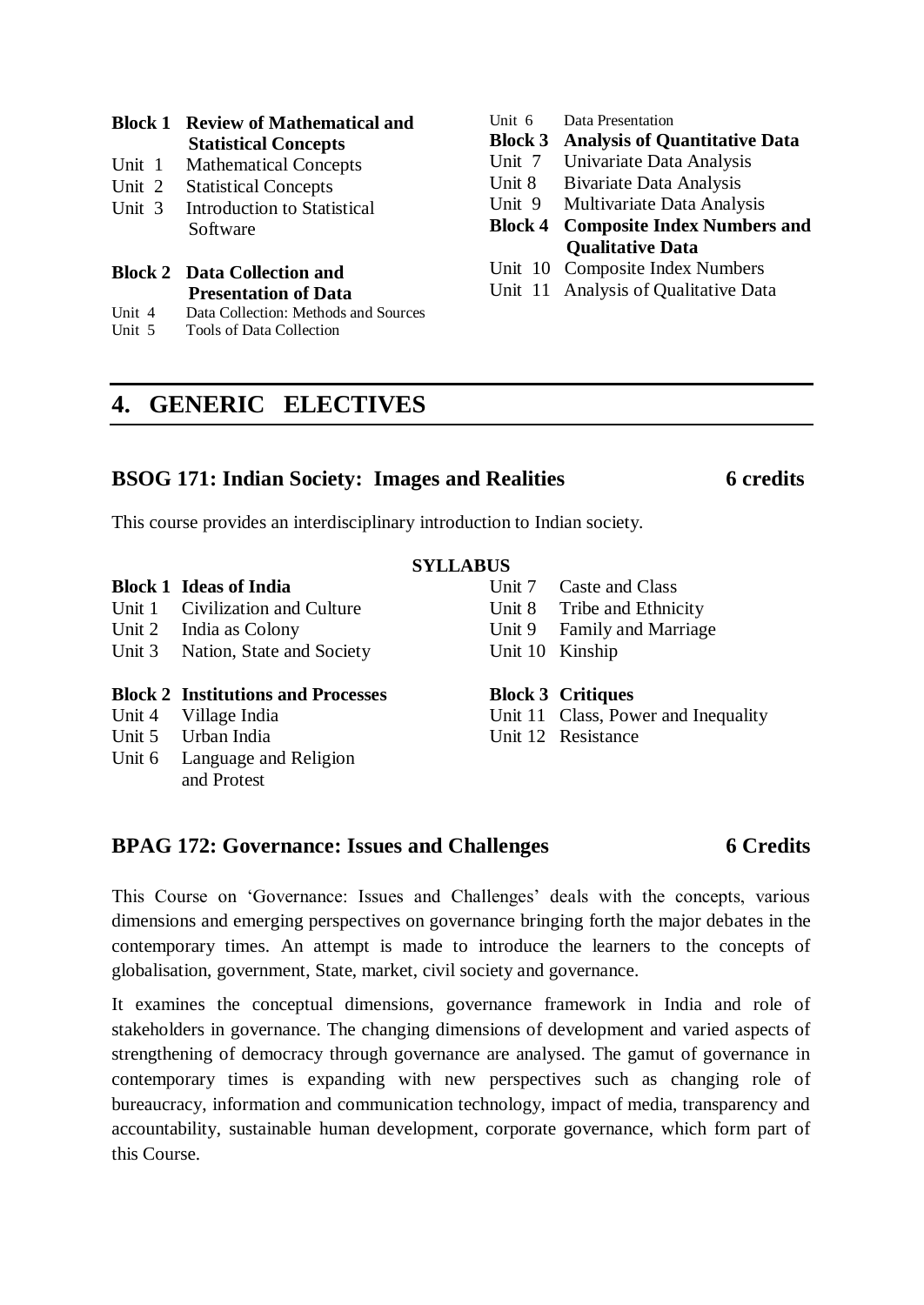The important aspects of local governance, inclusive and participative governance are discussed. The essence of governance is explored in the Course through various good governance initiatives in India.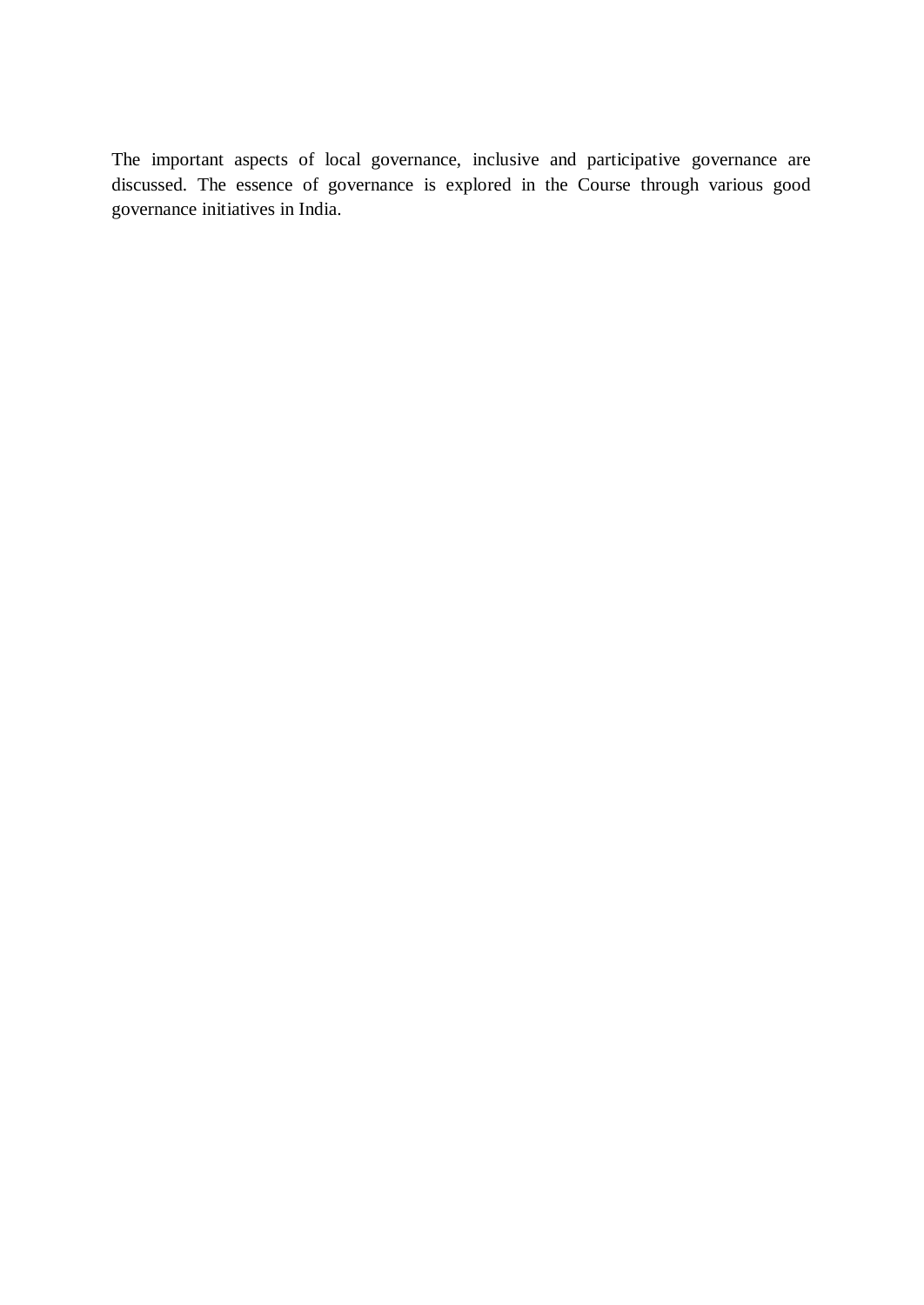| <b>Block 1</b> | <b>Government and Governance:</b><br><b>Concepts</b>      | Unit 9<br>Unit 10 | Role of Media<br>Corporate Governance |
|----------------|-----------------------------------------------------------|-------------------|---------------------------------------|
| Unit 1         | Globalisation: Role of State,<br>Market and Civil Society | Unit 11           | Sustainable Human<br>Development      |
| Unit 2         | Governance: Conceptual<br>Dimensions                      | Unit 12           | Transparency and<br>Accountability    |
| Unit 3         | Governance Framework in India                             |                   |                                       |
| Unit 4         | <b>Stakeholders in Governance</b>                         |                   | <b>Block 4 Local Governance</b>       |
|                |                                                           | Unit 13           | Decentralisation and Local            |
| <b>Block 2</b> | <b>Governance and Development</b>                         |                   | Governance                            |
| Unit 5         | Changing Dimensions of                                    | Unit 14           | Inclusive and Participative           |
|                | Development                                               |                   | Governance                            |
| Unit 6         | <b>Strengthening Democracy</b>                            |                   |                                       |
|                | through Governance                                        | <b>Block 5</b>    | <b>Good Governance Initiatives</b>    |
|                |                                                           |                   | in India                              |
| <b>Block 3</b> | <b>Governance: Emerging</b>                               | Unit 15           | <b>Public Service</b>                 |
|                | <b>Perspectives</b>                                       |                   | Guarantee Act,                        |
| Unit 7         | Governance Challenges and                                 |                   | Citizen's Charter,                    |
|                | Changing Role of Bureaucracy                              |                   | Right to Information,                 |
| Unit 8         | Information and Communication                             |                   | Corporate Social                      |
|                | <b>Technology and Governance</b>                          |                   | Responsibility                        |

## **BPAG 173: E-governance 6 credits**

This Course deals with the conceptual framework of e-governance in public administration organisations. Highlighting the concept, models, roles, and significance, ICT-components and applications, and information systems, this Course encompasses all vital areas and sectors pertaining to rural development, urban development, e-learning, e-commerce, and ehealth. Further, it deals with certain measures for an effective implementation of egovernance.

## **SYLLABUS**

|        | <b>Framework</b>            |
|--------|-----------------------------|
| Unit 1 | Concept, Models, Roles, and |
|        | Significance                |
|        | Unit 2 ICT-Components and   |
|        | Applications                |
|        | Unit 3 Information Systems  |
|        |                             |

**Block 1 E-governance-A Conceptual** 

# **Block 2 Role of ICT in Administration**<br>Unit 4 **Transforming Administrative**

Transforming Administrative **Culture** 

| Unit 5 E-governance in Government |
|-----------------------------------|
| Departments/Institutions/Agenci   |
| es                                |

### **Block 3 Role of ICT in Local Governance**

- Unit 6 E-Rural Development
- Unit 7 E-Urban Development
- Unit 8 E-learning
- Unit 9 E-commerce
- Unit 10 E-health